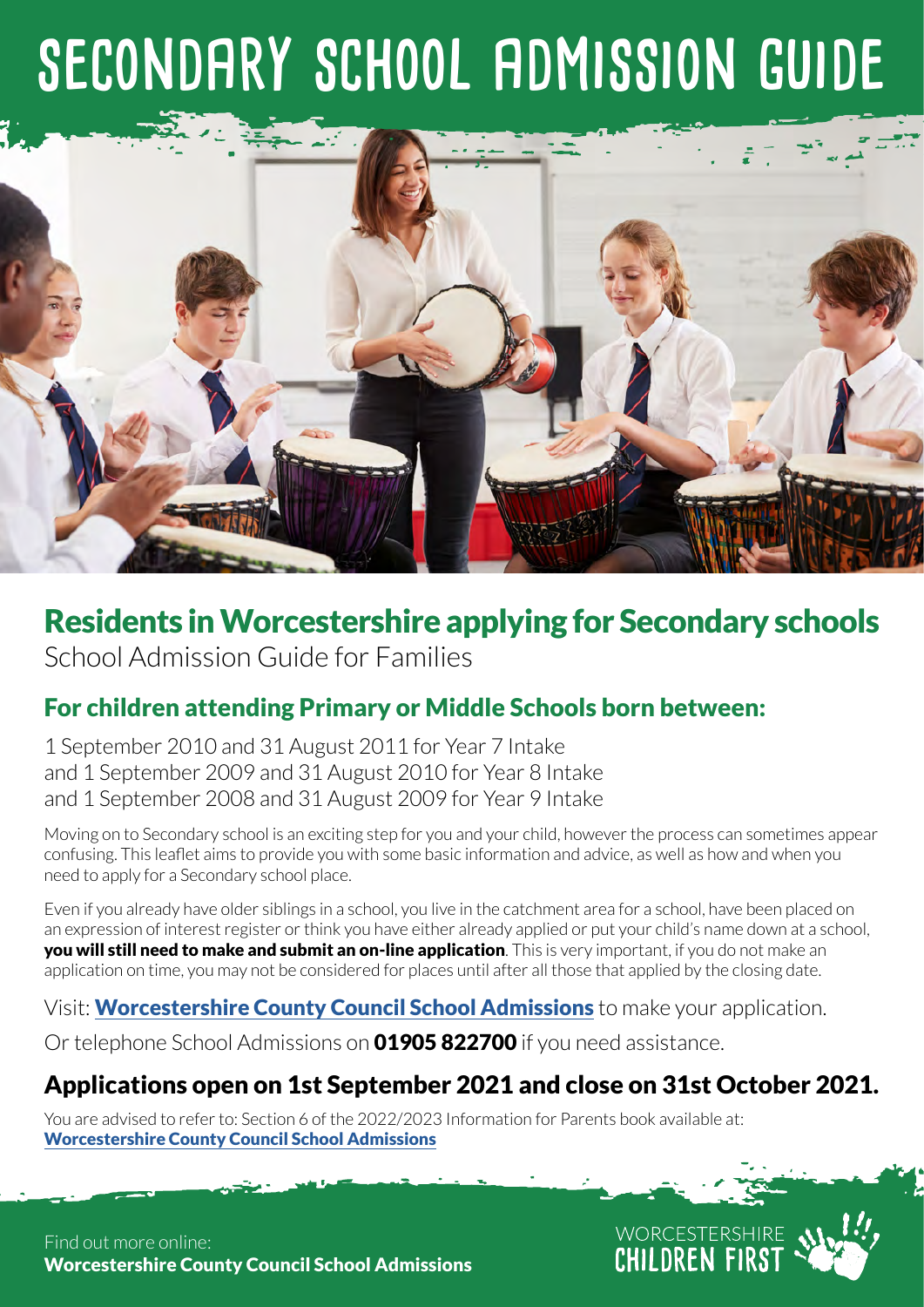# The different types of school

#### Academies (A)

Academies are publicly funded independent schools. The governing body/academy trust have responsibility for managing the academy and have responsibility for deciding the arrangements for admitting pupils including their own admissions criteria. Academies don't have to follow the national curriculum and can set their own term times. They still have to follow the same rules on admissions, special educational needs and exclusions as other state schools.

#### Community (C) and Voluntary Controlled (VC) schools

Worcestershire Local Authority (LA) is the admission authority i.e. it has responsibility for deciding the arrangements for admitting pupils to community (C) and voluntary controlled (VC) schools including the admissions criteria.

#### Foundation (FD) and Voluntary Aided (VA) schools

The governing body is the admissions authority i.e. it has responsibility for deciding the arrangements for admitting pupils including their own admissions criteria.

#### Free Schools (FR)

Free schools are funded by the government but aren't run by the local council. Free Schools are non-profit making, independent, state-funded schools. They're 'all-ability' schools, so can't use academic selection processes like a grammar school. The governing body have responsibility for managing the Free School and have responsibility for deciding the arrangements for admitting pupils including their own admissions criteria.

#### For more detailed information on types of school visit the [www.gov.uk](http://www.gov.uk) website.

In Worcestershire the age range of entry to High school varies across the County. The table below indicates the year of entry to High Schools in each area.

| Year 7            | Year <sub>8</sub>                                                                                                                    | Year 9     |  |
|-------------------|--------------------------------------------------------------------------------------------------------------------------------------|------------|--|
| Bewdley           | Droitwich                                                                                                                            | Evesham    |  |
| Hagley            | Pershore*                                                                                                                            | Bromsgrove |  |
| Kidderminster     |                                                                                                                                      | Redditch** |  |
| Malvern           |                                                                                                                                      |            |  |
| Martley           |                                                                                                                                      |            |  |
| Redditch*         |                                                                                                                                      |            |  |
| Rubery            |                                                                                                                                      |            |  |
| Stourport         |                                                                                                                                      |            |  |
| Tenbury           |                                                                                                                                      |            |  |
| Upton upon Severn |                                                                                                                                      |            |  |
| Worcester         | *In Pershore, Pershore High School have changed the age range of the<br>school and will admit students in Year 7 and Year 8 in 2022. |            |  |
| Wythall           | ** Ridgeway Academy will admit Year 7 and Year 9 students in 2022.                                                                   |            |  |

## SEND Information, Advice and Support Service Worcestershire

The **SEND Information, Advice and Support Service** is a Statutory Service at arms' length from Worcestershire Children's Services and is able to provide independent and neutral information, advice and guidance on Special Educational Needs, Non Curriculum issues and Elective Home Education..

#### To access this service please telephone: 01905 768153 or email [sendiass@worcestershire.gov.uk](mailto:sendiass%40worcestershire.gov.uk?subject=).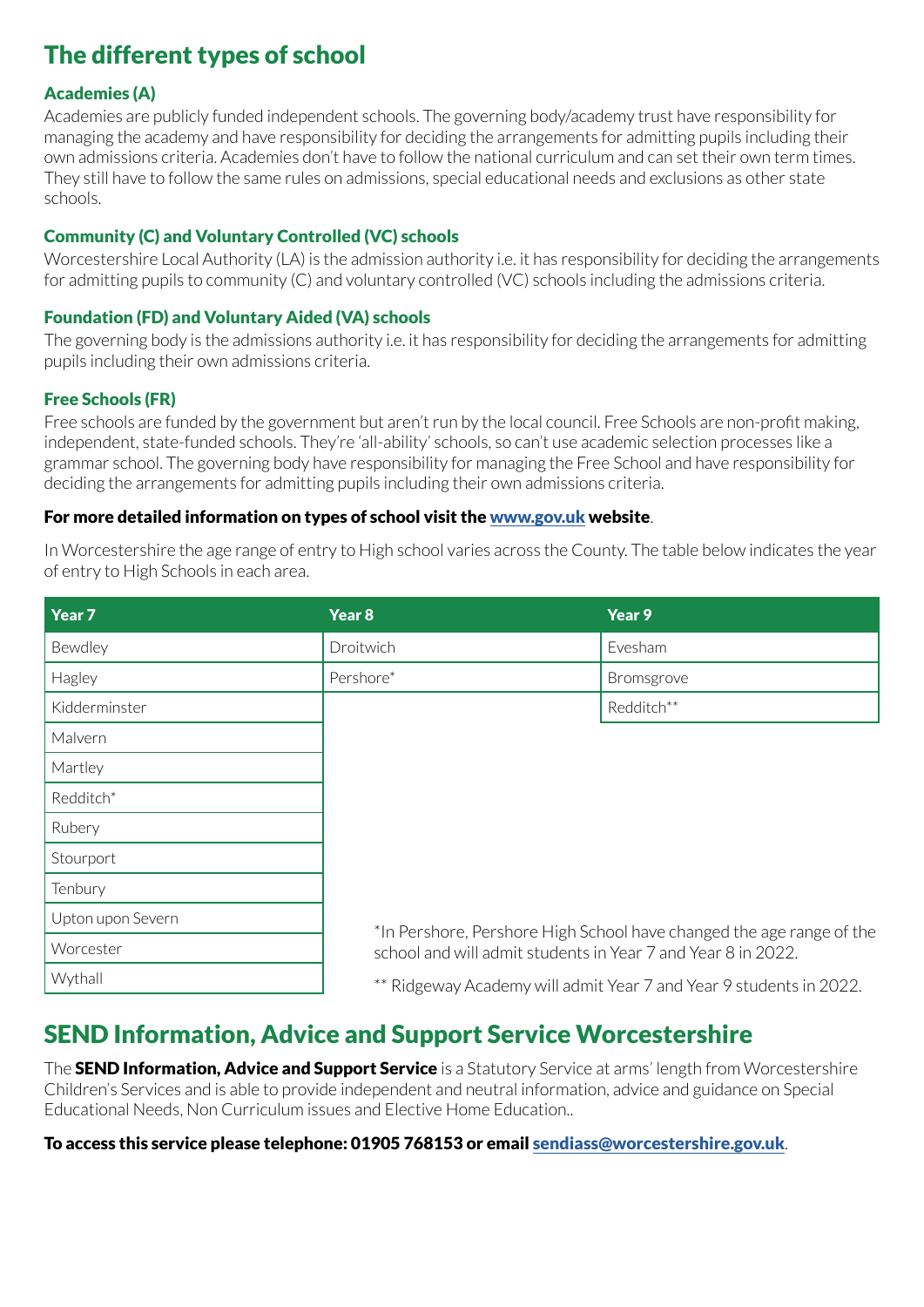# When and How to Apply for a High School place for the Academic Year 2022/2023

| <b>When to Apply</b>                  |                    |
|---------------------------------------|--------------------|
| <b>Applications Open</b>              | 1st September 2021 |
| <b>Closing Date</b>                   | 31st October 2021  |
| <b>School Offer Notification Date</b> | 1st March 2022     |

**If you live in Worcestershire** and your child is due to transfer from a Primary/Middle school to a High school in September 2022, then you must apply to Worcestershire County Council for his or her school place - the opening and closing dates for applications are as above.

#### How do I apply?

- Apply online at [Worcestershire County Council School Admissions](http://www.worcestershire.gov.uk/schooladmissions)
- You will need an email address
- Once you have submitted your application you will receive an email to acknowledge receipt. If you do not receive this email, it could mean that you have not submitted the application correctly and should resubmit it. It is very important that you retain this receipt as proof of submission for your records.
- If you do not have access to the internet, you can get online at any Worcestershire library.
- Join the Library and use your Library card to get one hour internet access free each day.
- Training on "How to get online" is available free to all Worcestershire Library members.

#### If you require additional assistance please do not hesitate to call School Admissions on 01905 822700.

N.B. It is very important that you apply by the closing date of 31st October 2021. If you do not make an application on time, you may not be considered for places until after all those that applied by the closing date. Applications received after the deadline may be classed as late and you may be refused a place, even if you live in the catchment, have a child at the school already or live very close to the school. Any late changes to on time preferences are also subject to the late application policy.

#### You are advised to refer to: Section 6 of the Information for Parents Admissions and Transfers to Schools book 2022/2023 for full details of the Late Application procedure.

#### Deadline for applications is 31st October 2021

After the closing date, you will no longer be able to apply online, you will need to visit: [Worcestershire County Council School Admissions](http://www.worcestershire.gov.uk/schooladmissions) to download an SA1 Late application form to apply or telephone: **01905 822700** to request a Late application form.

#### Parents of children resident outside Worcestershire

If you are not resident in Worcestershire, then you should obtain admission details from your home LA, even if your preferences include schools within Worcestershire.

# Offer Date

Offers will be issued on 1st March 2022. They will be issued direct to parents, by School Admissions, even if it is on behalf of the governing body of an Academy, Foundation, Free or Voluntary Aided School, or a school in a neighbouring LA.

In the few cases, where it may not be possible to offer a place at any of the preferences nominated on the application, a place will be offered at the nearest school with available places for pupils who live in Worcestershire.

The acceptance or decline of the offer must be made by the date specified.

For pupils not resident in Worcestershire, the offer or refusal will be sent direct to parents by the home LA, even if it is for a school in Worcestershire.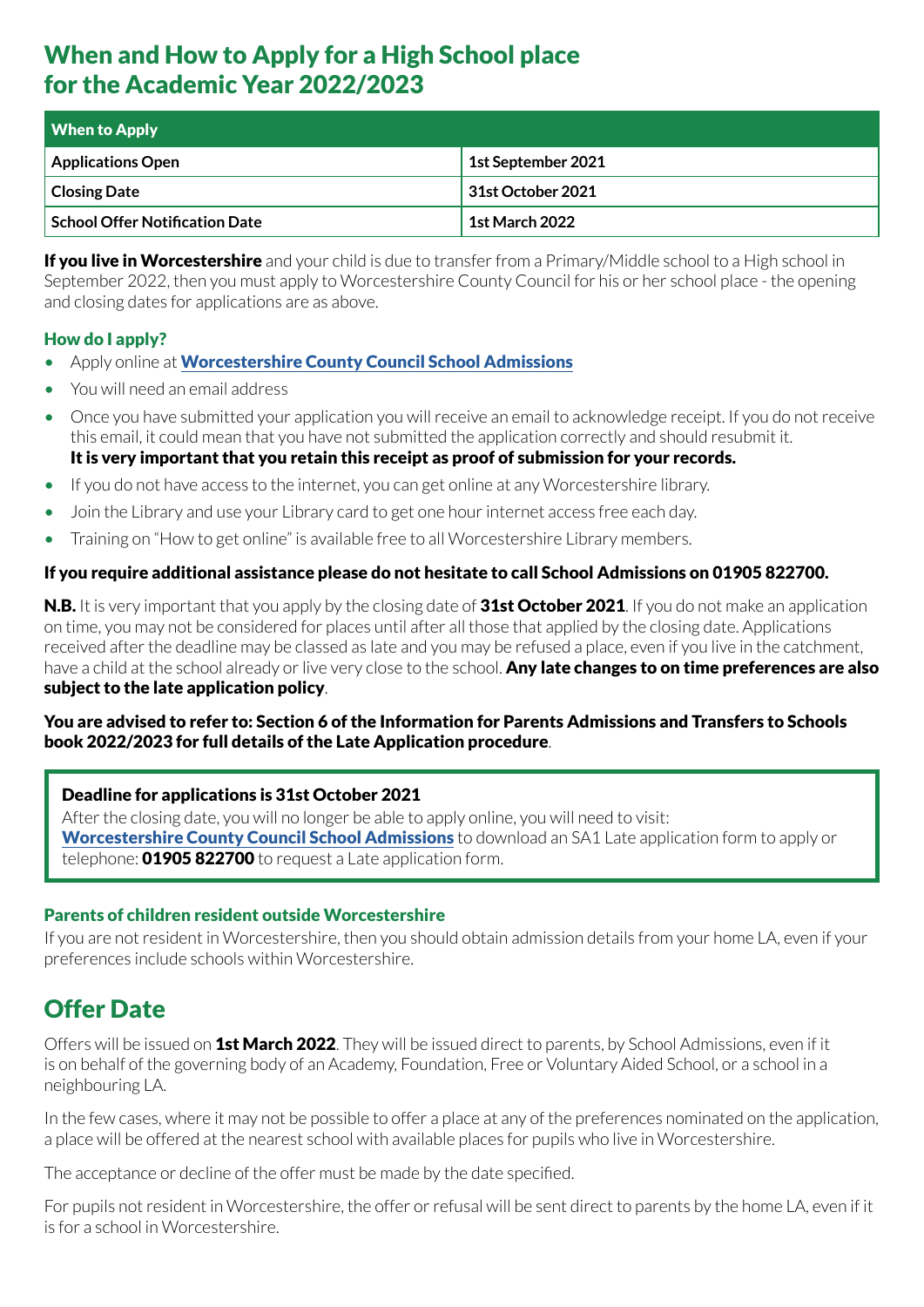# What do I need to do?

#### 1. Visit Schools

Schools hold open events for interested parents and children. (Details are on page 6). You can tour the school, talk to staff and pupils and see demonstrations. These are good opportunities for you and your child to have a look at the school and get a feel for it. If you are unable to make the arranged date, most schools are usually happy for you to visit at a different arranged time. You should contact the school direct to organise this.

Visit as many schools as you can to compare. Make up your own mind rather than listening to rumours. Feel free to talk with schools about things that are important to you.

#### 2. Get more information about the schools you are interested in

- Every school produces a school prospectus (a brochure giving information about the school). Ask the school for a copy.
- Look at the school website.
- [Find My Catchment Area School](https://capublic.worcestershire.gov.uk/SchoolSearchPublic/?_ga=2.80738206.843052486.1626887860-1191537832.1612861233)
- Read the information available in the 2022/23 Information for Parents Admissions and Transfers to Schools book which is available online at [Worcestershire County Council School Admissions](http://www.worcestershire.gov.uk/schooladmissions).
- [Get Information about Schools](https://www.get-information-schools.service.gov.uk/) gives links to the School profile, Ofsted reports and School performance data.

#### 3. Look at the admission policy

If a school is oversubscribed (has more applications than places), it will use admission criteria to decide who to offer places to. Please ensure you read them carefully before applying.

#### 4. Decide which schools

This information is vitally important. You are strongly advised to use all of the three preferences available to you and to be realistic about the schools you apply to. Always put down one school where you are more likely to get a place, even if it is your third preference. **DO NOT HOWEVER**, put schools as a preference if you would be unhappy with the offer of a place at that school.

#### NB Parental responsibility

Should more than one parent have parental responsibility for a child, both parents should be in agreement over the preferences expressed prior to the application being submitted. Failure to ensure agreement prior to submission, may result in a delay in the application being processed and in some instances a legal resolution may be required.

Consider **how your child will get to school** before you apply – can your child walk or cycle there or use public transport. Avoid applying to a school which will be difficult to get to or may involve expensive transport costs.

Information about home to school transport assistance available to residents of Worcestershire is available on-line at: [Worcestershire County Council School & College Transport](http://www.worcestershire.gov.uk/homepage/18/school_and_college_transport) or Tel: 01905 765765.

#### 5. Apply on time - the closing date is 31st October 2021.

Places are allocated on the basis of applications received on or before the closing date of: 31st October 2021. It is very important that you apply on time. If you do not submit an application on time, you may not be considered for places until after all those that applied by the closing date.

#### Applications received after the deadline may be classed as late and you may be refused a place, even if you live in the catchment, have a child at the school already or live very close to the school. Any late changes to on time preferences are also subject to the late application policy.

If you are in the process of moving at the time of your application you **MUST** provide School Admissions with some firm **independent** evidence of when you will actually begin to live there. This evidence must be provided before the relevant closing date for applications. This is also applicable if you are moving property and wish to have your application considered from your new property.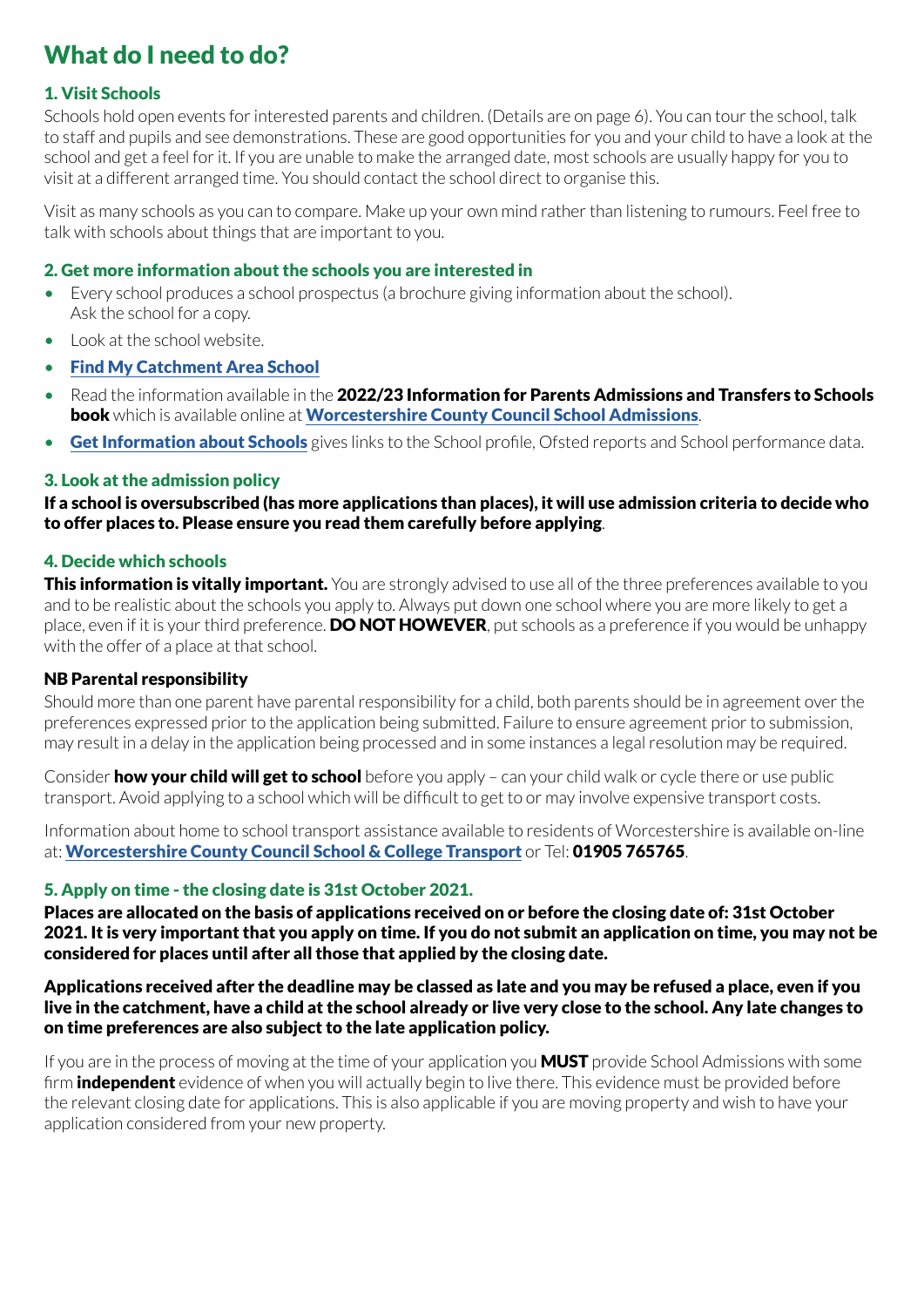# How do I decide which schools to apply to and the order to put them in?

If you are not sure which schools are in your area or what is your catchment school, you can find out if you telephone: **01905 822700** or visit:

#### [Worcestershire County Council School Catchment search](https://www.worcestershire.gov.uk/info/20062/schools/2098/find_a_school)

Look carefully at the admission rules (criteria) for the schools you like and work out which rules (criteria) apply to your child.

Use all of this information to consider how likely it is that your child would be offered a place at each of the schools you like.

### **Mythbusters**

- Listing only one preference does not increase your chance of getting into that school.
- Applying for more than one school does not weaken your chances of getting a place at your preferred school.
- Naming schools that you are very unlikely to get as your second and third preferences will not increase your chances of getting your first preference school. The other schools you applied for are not considered when deciding who to offer places to.
- Applying for your catchment school does not mean you will be automatically offered a place there. If you can be offered a school which is higher on your list, you will be. If your catchment school is oversubscribed, you may not be offered a place. To check what your catchment school is you can go on line at: [Worcestershire County Council School Catchment search](https://www.worcestershire.gov.uk/info/20062/schools/2098/find_a_school)
- All on-time applications to a school are considered at the same time. Priority is not given to those who put the school first. The order in which you list the schools is only used if you could be offered a place at more than one school. In this case, you would be offered whichever of those schools was highest on your application form.
- Having gained admission for one child at a school does not guarantee a younger child will be admitted. Should the school be oversubscribed at the time of application of a younger sibling, catchment area may have a higher priority on the oversubscription criteria.

#### **Tips**

- You can name up to three schools on your application. You are strongly advised to use all three preferences to increase your chance of getting a preferred school.
- You are advised to include your catchment school as one of your three preferences. However please note that you are not guaranteed a place at your catchment school. Check out which school you are in catchment for at the above link.
- Do not put schools as a preference if you would be unhappy with the offer of a place at that school. It would be a waste of a preference if you were offered a place at a school that you would not be happy with your child attending.
- If we are not able to offer a place at your preferred schools, we will name an alternative school with places. This will normally be the nearest school to where you live that still has places available.

#### Be Realistic!

Don't waste all three preferences on schools that are unlikely to be able to offer your child a place. Have at least one school as a "safety net" where you are likely to be offered a place.

- When deciding who to offer places to, schools do not know what order you have listed them on your application or which other schools you have applied for – this information is confidential prior to allocation.
- Decisions about who to offer places to are made using the admission criteria only. Any other schools you may have applied to, has no bearing on the admission arrangements.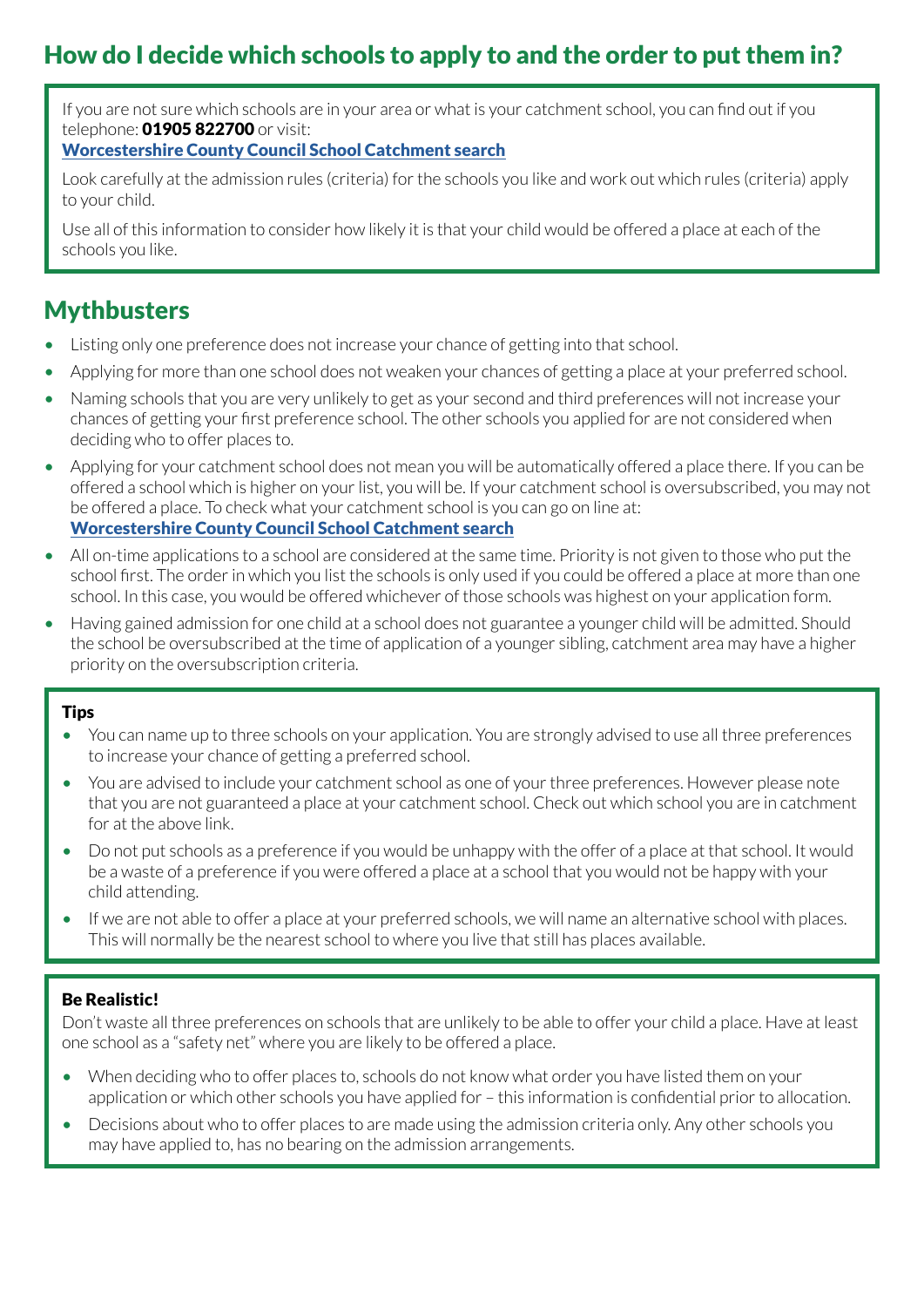# Location of High Schools in Worcestershire

#### (1) BEWDLEY (Yr 7 entry)

The Bewdley School and Sixth Form Centre

#### (2) BROMSGROVE (Yr 9 entry) North Bromsgrove High School

South Bromsgrove High School

(3) DROITWICH (Yr 8 entry) Droitwich Spa High School

(4) EVESHAM (Yr 9 entry) The De Montfort School Prince Henry's High School

(5) HAGLEY (Yr 7 entry) Hagley Catholic High School Haybridge High School & Sixth Form

#### (6) KIDDERMINSTER (Yr 7 entry)

Baxter Business & Enterprise College Holy Trinity School King Charles I School Wolverley CE Secondary

#### (7) MALVERN (Yr 7 entry)

The Chase School Dyson Perrins CE Academy

(8) MARTLEY (Yr 7 entry) The Chantry School

(9) PERSHORE (Yr 7 & Yr 8 entry) Pershore High School

(10) REDDITCH (Yr 9 and/or Yr 7 entry)\* Arrow Vale RSA Academy Ridgeway Academy\* Tudor Grange Academy Redditch

Tenbury (13)

St Augustine's Catholic High School Trinity High & Sixth Form Centre

#### (11) RUBERY (Yr 7 entry) Waseley Hills High School & Sixth Form Centre

#### (12) STOURPORT UPON SEVERN (Yr 7 entry)

The Stourport High School & Sixth Form Centre

#### (13) TENBURY (Yr 7 entry) Tenbury High Ormiston Academy

(14) UPTON UPON SEVERN (Yr 7 entry)

Hanley Castle High School

Kidderminster<br>  $\bullet$  (6) Bewdley (1) Bromsgrove (2) Rubery (11) Hagley<br>r (5) Wythall  $(16)$ **Redditch**  (10) Evesham  $\bullet$  (4), Pershore (9) Worcester (15) Droitwich<br>● (3) Martley<br>  $\bullet$  (8) (8) Malvern (7) **′ Upton ●**<br>Upon Severr (14) ∴<br>Stourport on Severn (12)

#### (15) WORCESTER (Yr 7 entry)

Bishop Perowne CE College Blessed Edward Oldcorne Catholic College Christopher Whitehead Language College Nunnery Wood High School Tudor Grange Academy

(16) WYTHALL (Yr 7 entry) Woodrush High School

\*Ridgeway Academy will admit a Year 7 and Year 9 intake in 2022.

# Dates of Open Events in 2021 at Worcestershire Schools

The table below tells you what date each school will hold its open event. It is in alphabetical order within district. Full details of each open event including dates of any visits during the day can be found on the individual schools website.

| <b>Town</b>   | <b>School Name and Website Address</b>                               | Date and time of open event                                                                           |  |
|---------------|----------------------------------------------------------------------|-------------------------------------------------------------------------------------------------------|--|
| Bewdley       | The Bewdley School and Sixth Form Centre<br>www.bewdley.worcs.sch.uk | Wednesday 22nd September 2021, Open Evening<br>Thursday 7th October 2021, 6th Form Open Evening       |  |
| Bromsgrove    | North Bromsgrove High School<br>www.northbromsgrove.worcs.sch.uk     | Thursday 16th September 2021, Open Evening<br>Thursday 14th October 2021, 6th Form Open Evening       |  |
|               | South Bromsgrove High School<br>www.southbromsgrove.org.uk           | Thursday 30th September 2021, 6:30 to 8:30pm<br>Thursday 4th November 2021, 6:30 to 8:30pm (6th Form) |  |
| Droitwich     | Droitwich Spa High School<br>www.droitwichspahigh.worcs.sch.uk       | Tuesday 5th October 2021<br>Open Evening                                                              |  |
| Fvesham       | The De Montfort School<br>www.tdms.worcs.sch.uk                      | Thursday 30th September 2021<br>Open Evening                                                          |  |
|               | Prince Henry's High School<br>www.princehenrys.worcs.sch.uk          | Thursday 21st October 2021<br>Open Evening                                                            |  |
| Hagley        | Hagley Catholic High School<br>www.hagleyrc.com                      | Saturday 9th October 2021, Open Morning<br>Thursday 14th October 2021, 7:00 to 9:00pm (6th Form)      |  |
|               | Haybridge High School & Sixth Form<br>www.haybridge.worcs.sch.uk     | Wednesday 6th October 2021, Open Evening<br>Thursday 14th October 2021, 6th Form Open Evening         |  |
| Kidderminster | <b>Baxter College</b><br>www.baxtercollege.worcs.sch.uk              | Thursday 30th September 2021, Open Evening<br>Thursday 21st October 2021, Open Evening                |  |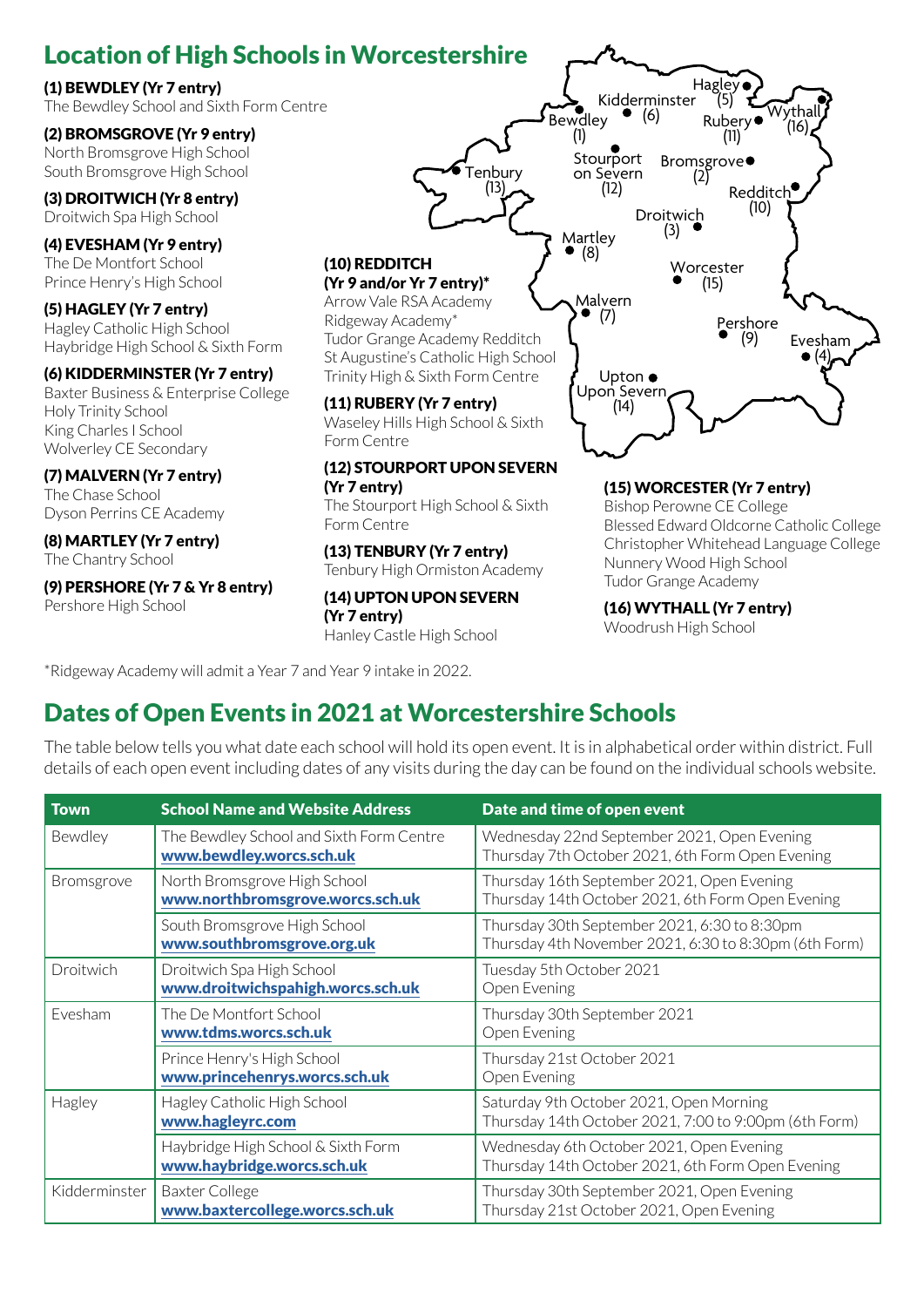| <b>Town</b>          | <b>School Name and Website Address</b>                                                           | Date and time of open event                                                                                                                        |
|----------------------|--------------------------------------------------------------------------------------------------|----------------------------------------------------------------------------------------------------------------------------------------------------|
| Kidderminster        | Holy Trinity School<br>www.htsfreeschool.co.uk                                                   | Tuesday 5th October 2021                                                                                                                           |
|                      | King Charles I Secondary<br>www.kingcharlesschool.co.uk                                          | Thursday 23rd September 2021, Open Evening<br>Thursday 4th November 2021, 6th Form Open Evening                                                    |
|                      | Wolverley CE Secondary<br>www.wolverley.worcs.sch.uk                                             | Tuesday 21st September 2021, 6:00 to 8:00pm<br>Wednesday 22nd September 2021, 9:00 to 12:00pm<br>Tuesday 5th October 2021, 6:00 to 7:30 (6th Form) |
| Malvern              | The Chase School<br>www.chase.worcs.sch.uk                                                       | Thursday 30th September 2021, Open Day<br>Wednesday 24th November 2021, 6th Form Open Evening                                                      |
|                      | Dyson Perrins CE Academy<br>www.dysonperrins.worcs.sch.uk                                        | Thursday 7th October 2021<br>Open Evening                                                                                                          |
| Martley              | The Chantry School<br>www.chantryschool.com                                                      | Thursday 30th September 2021<br>Open Evening                                                                                                       |
| Pershore             | Pershore High School<br>www.pershore.worcs.sch.uk                                                | Thursday 23rd September 2021<br>Open Evening                                                                                                       |
| Redditch             | Arrow Vale RSA Academy<br>www.arrowvaleacademy.co.uk                                             | Tuesday 28th September 2021, Open Evening<br>Tuesday 19th October 2021, 6th Form Open Evening                                                      |
|                      | Ridgeway Academy<br>www.ridgeway.academy                                                         | Tuesday 5th October 2021<br>Open Evening                                                                                                           |
|                      | Tudor Grange Academy Redditch<br>www.redditch.tgacademy.org.uk                                   | Thursday 30th September 2021<br>Open Evening                                                                                                       |
|                      | St Augustine's Catholic High School<br>www.st-augustines.worcs.sch.uk                            | Thursday 7th October 2021, Open Evening<br>Thursday 4th November 2021, 6th Form Open Evening                                                       |
|                      | Trinity High & Sixth Form Centre<br>www.trinityhigh.worcs.sch.uk                                 | Thursday 14th October 2021, Open Evening<br>Monday 18th October 2021, Open Morning<br>Tuesday 2nd November 2021, 6th Form Open Evening             |
| Rubery               | Waseley Hills High School & Sixth Form Centre:<br>www.waseleyhills.worcs.sch.uk                  | No details available at the time of print                                                                                                          |
| Stourport            | The Stourport High School & Sixth Form Centre:<br>www.shs.worcs.sch.uk                           | Wednesday 29th September 2021 Open Evening<br>Wednesday 20th October 2021, 6th Form Open Evening                                                   |
| Tenbury              | Tenbury High Ormiston Academy<br>www.tenburyhighormistonacademy.co.uk                            | Thursday 30th September 2021<br>Open Evening                                                                                                       |
| Upton upon<br>Severn | Hanley Castle High School<br>www.hanleycastle.worcs.sch.uk                                       | Thursday 30th September, 2021, Open Evening<br>Thursday 4th November 2021, 6th Form Open Evening                                                   |
| Worcester<br>City    | <b>Bishop Perowne CE College</b><br>www.bishopperowne.co.uk                                      | Thursday 7th October 2021<br>Open Day/Evening                                                                                                      |
|                      | Blessed Edward Oldcorne Catholic College<br>www.blessededward.co.uk                              | Thursday 30th September 2021<br>Open Evening                                                                                                       |
|                      | Christopher Whitehead Language College<br>www.christopherwhitehead.co.uk                         | Thursday 23rd September 2021, Open Day/Evening<br>Thursday 14th October 2021, 6:30 to 8:30pm (6th Form)                                            |
|                      | Nunnery Wood High School<br>www.nunnerywood.worcs.sch.uk                                         | Wednesday 29th September 2021                                                                                                                      |
|                      | Tudor Grange Academy<br>www.worcs.tgacademy.org.uk                                               | Wednesday 22nd September 2021<br>Open Evening                                                                                                      |
| Wythall              | Woodrush High School - An Academy for<br>Students Aged 11 - 18.<br>www.woodrushhigh.worcs.sch.uk | Thursday 23rd September 2021<br>Open Evening                                                                                                       |

In light of the Coronavirus situation, the dates above may be subject to change. Please check with the school's website nearer the date to ensure they are still applicable. These dates are correct at the time of print (July 2021).